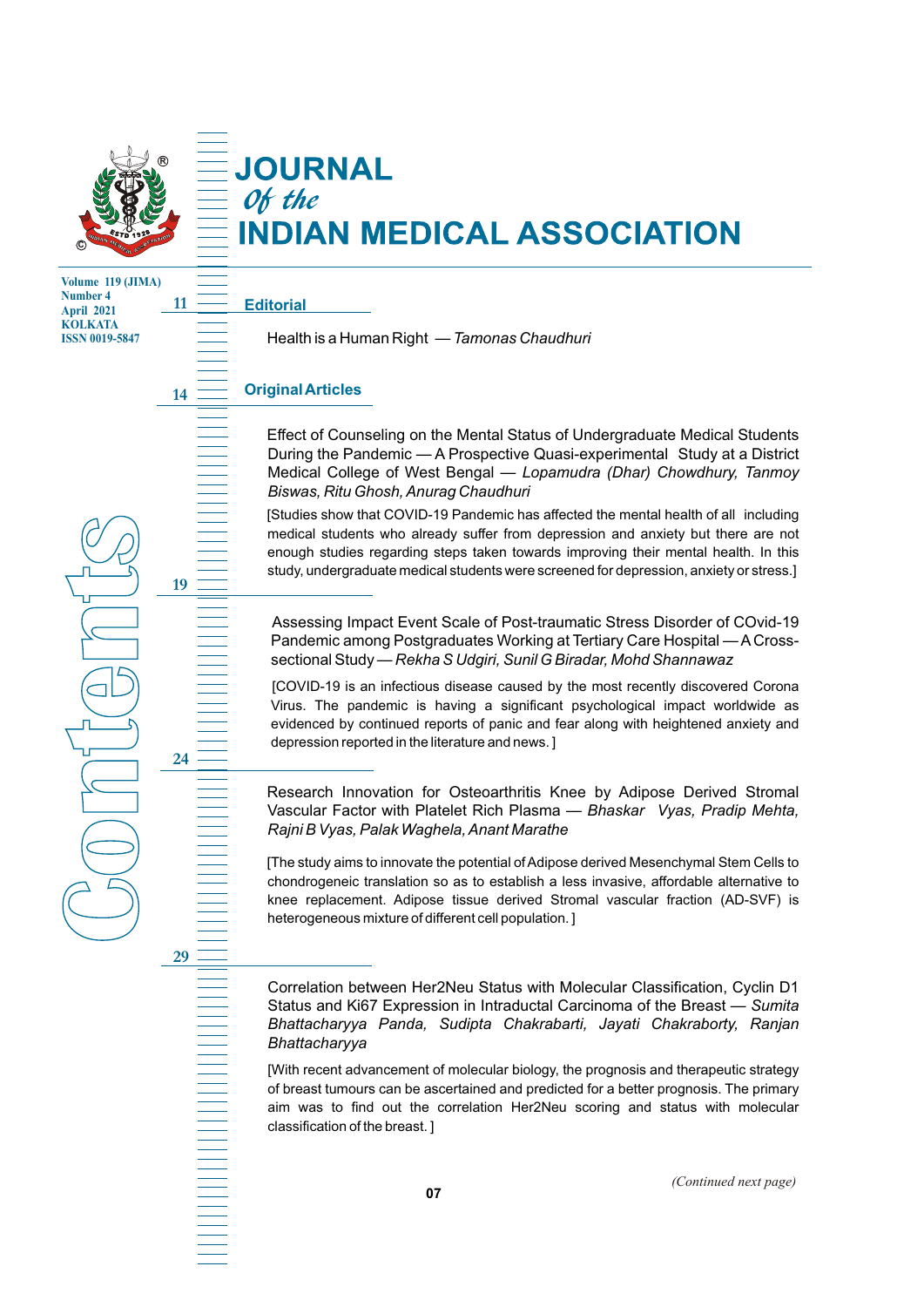

**Volume 119 (JIMA) Number 4 April 2021 KOLKATA ISSN 0019-5847**

# **JOURNAL** Of the **INDIAN MEDICAL ASSOCIATION**

## **Review Articles**

Transient Loss of Consciousness (Tloc) — ALow-risk High Stakes Condition that Every Physician Must Know How to Manage — *Gautamananda Ray, Iain Keith*

[Transient loss of consciousness also known as TLoC is a common reason for presentation in the Emergency Department and in General Practice and accounts for 3-5% of Emergency Department presentations. The incidence sharply increases with age. ]

Managing Asthma : Must Know Areas for General Physicians — *Keshab Mukhopadhyay, Indranil Halder, Ritesh Singh*

[Asthma is fast emerging as a major public health problem of India. The incidence of Asthma is increasing, so is our knowledge. ]

Challenges and Adaptation in Healthcare Delivery during COVID-19: Perspectives from four different Service Providers — *Mansij Biswas, Joydeep Ghosh, Sulagna Giri, Susmit Naskar*

[The Corona-virus disease outbreak has tremendously disrupted the way of life for people from every social strata and profession. Healthcare workers, being on the frontline, are one of those who are facing the worst hit. ]

Mask for All – Physical & Immunological Barrier of COVID 19 ! — *Shambo S Samajdar, Srijita Ghosh, Shreyashi Dasgupta, Jyotirmoy Pal, Shashank R Joshi, Santanu K Tripathi*

[The COVID-19 pandemic which started in late 2019 is still continuing unabated, rather with resurgence of cases in certain areas globally. Even with the emergency use authorization of several vaccines and extensive vaccination programs, we are yet to bring the pandemic to its knees. ]

### **Case Reports**

Laparoscopic Management of Acquired Diaphragmatic Hernia — *Ajaz Ahmad Rather, Yaqoob Hassan, Sanan Ajaz Rather*

[Diaphragm is a dome shaped Musculo-tendonous septum separating the thorax from abdomen. It develops from septum transversum, mesentery of forget, body wall, and pleuroperitoneal membrane. ]

**59**

**C**

**o**

**n** 

**t**<br>The discrete discrete discrete discrete discrete discrete discrete discrete discrete discrete discrete discret<br>Separa discrete discrete discrete discrete discrete discrete di second discrete discrete discrete discrete

**e**

**n** 

**t**<br>The discrete discrete discrete discrete discrete discrete discrete discrete discrete discrete discrete discret<br>Separate discrete discrete discrete discrete discrete discrete discrete discrete discrete discrete discrete

**39**

**34**

**44**

**50**

**55**

**s**

Aripiprazole induced Neuroleptic Malignant Syndrome : A Case Report — *Soumi Ghosh, Indranil Saha, Arijit Mondal*

[Neuroleptic Malignant Syndrome (NMS) is a life threatening adverse reaction to antipsychotics. It manifests as disorientation rigidity, fever and autonomic instability. ]